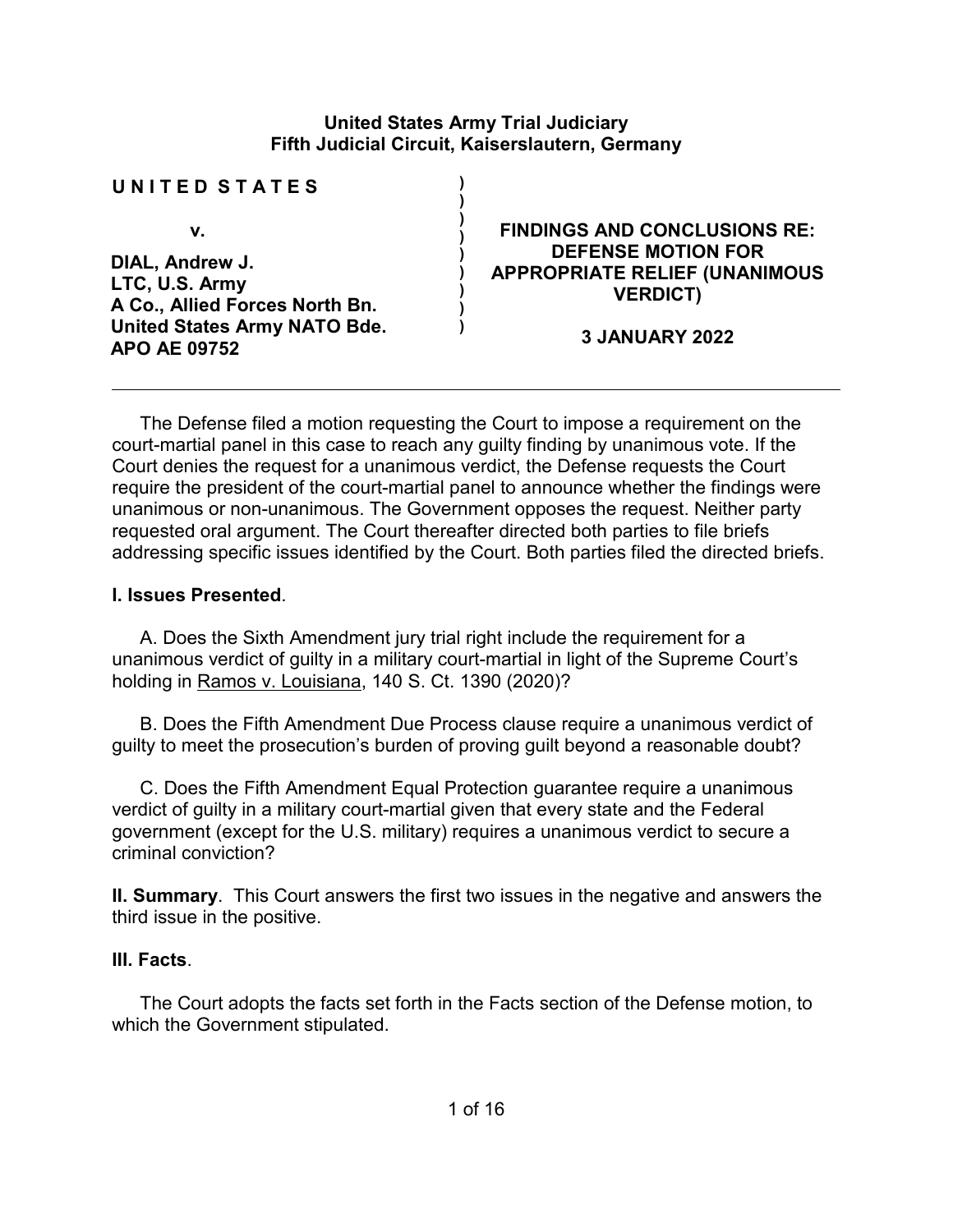### **IV. Law**.

## A. Burden of Proof.

The burden of proof and persuasion rests with the Defense as the moving party. Rules for Courts-Martial (R.C.M.) 905(c)(1) and (c)(2)(A), Manual for Courts-Martial (2019).

"[J]udicial deference…is at its apogee when legislative action under the congressional authority to raise and support armies and make rules and regulations for their governance is challenged." Solorio v. United States, 483 U.S. 435, 447 (1987). This principle applies even when the constitutional rights of a service member are implicated by a statute enacted by Congress. Id. at 448. Accord United States v. Easton, 71 M.J. 168, 180 n.12 (C.A.A.F. 2012) (citing United States v. Weiss, 36 M.J. 224, 226 (C.M.A. 1992)).

With regard to Due Process challenges to Congressional enactments regulating the armed forces, the Supreme Court of the United States imposes upon the Defense the heavy burden to demonstrate that "the factors militating in favor of [the accused's interest] are so extraordinarily weighty as to overcome the balance struck by Congress." See Middendorf v. Henry, 425 U.S. 25, 44 (1976); Weiss v. United States, 510 U.S. 163, 177 (1994).

### B. Constitutional Overview.

The Constitution gives Congress the power "[t]o make Rules for the Government and Regulation of the land and naval Forces." U.S. Const.*,* art. I, § 8, cl. 14.

While Article III provides for the right to jury trials in the civilian system, the foundation of the military court-martial system arises in Article I, which grants Congress the authority to make rules for governing and regulating the land and naval forces. Compare U.S. Const*.,* art. 1, § 8, with U.S. Const.*,* art. 3, § 2.

The Fifth Amendment provides:

No person shall be held to answer for a capital, or otherwise infamous crime, unless on a presentment or indictment of a grand jury, except in cases arising in the land or naval forces, or in the militia, when in actual service in time of war or public danger; nor shall any person be subject for the same offense to be twice put in jeopardy of life or limb; nor shall be compelled in any criminal case to be a witness against himself, nor be deprived of life, liberty, or property, without due process of law; nor shall private property be taken for public use, without just compensation.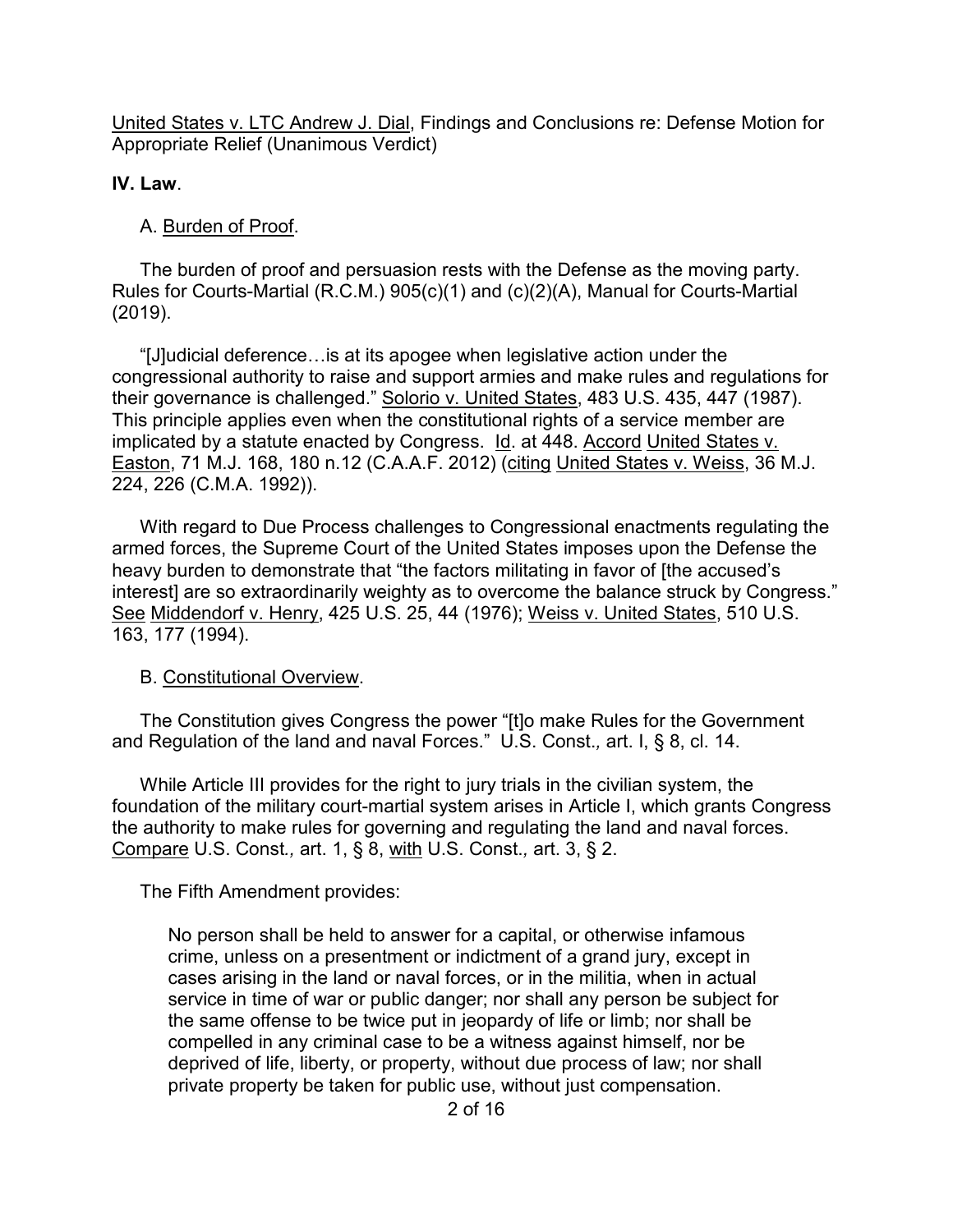U.S. Const. amend. V.

The Sixth Amendment provides:

In all criminal prosecutions, the accused shall enjoy the right to a speedy and public trial, by an impartial jury of the state and district wherein the crime shall have been committed, which district shall have been previously ascertained by law, and to be informed of the nature and cause of the accusation; to be confronted with the witnesses against him; to have compulsory process for obtaining witnesses in his favor, and to have the assistance of counsel for his defense.

U.S. Const. amend. VI.

C. Military Courts-Martial.

In Dynes v. Hoover, the Supreme Court confirmed the constitutionality of military courts-martial. See 61 U.S. 65 (1857).

The Supreme Court has "long recognized that the military is, by necessity, a specialized society separate from civilian society…. The differences between the military and civilian communities result from the fact that 'it is the primary business of armies and navies to fight or be ready to fight wars should the occasion arise.'" Parker v. Levy, 417 U.S. 733, 743 (1974) (citing United States ex rel. Toth v. Quarles, 350 U.S. 11, 17 (1955)).

"[T]rial of soldiers to maintain discipline is merely incidental to an army's primary fighting function. To the extent that those responsible for performance of this primary function are diverted from it by the necessity of trying cases, the basic fighting purpose of armies is not served."Quarles, 350 U.S. at 17.

Just as military society has been a society apart from civilian society, so 'military law … is a jurisprudence which exists separate and apart from the law which governs in our federal judicial establishment.'" Parker, 417 U.S. at 743 (citing Burns v. Wilson, 346 U.S. 137 (1953)). While the Parker Court said the UCMJ "cannot be equated to a civilian criminal code," id*.* at 749, the Supreme Court in Ortiz v. United States. 138 S. Ct. 2165 (2018), recognized how similar they are. Id. at 2174-75.

Under the "Military Deference Doctrine," courts defer to Congress' exercise of its powers under Article I, Section 8, Clause 14, to regulate the military justice system. The Courts have noted, "Congress has primary responsibility for the delicate task of balancing the rights of servicemen against the needs of the military." Solorio v. United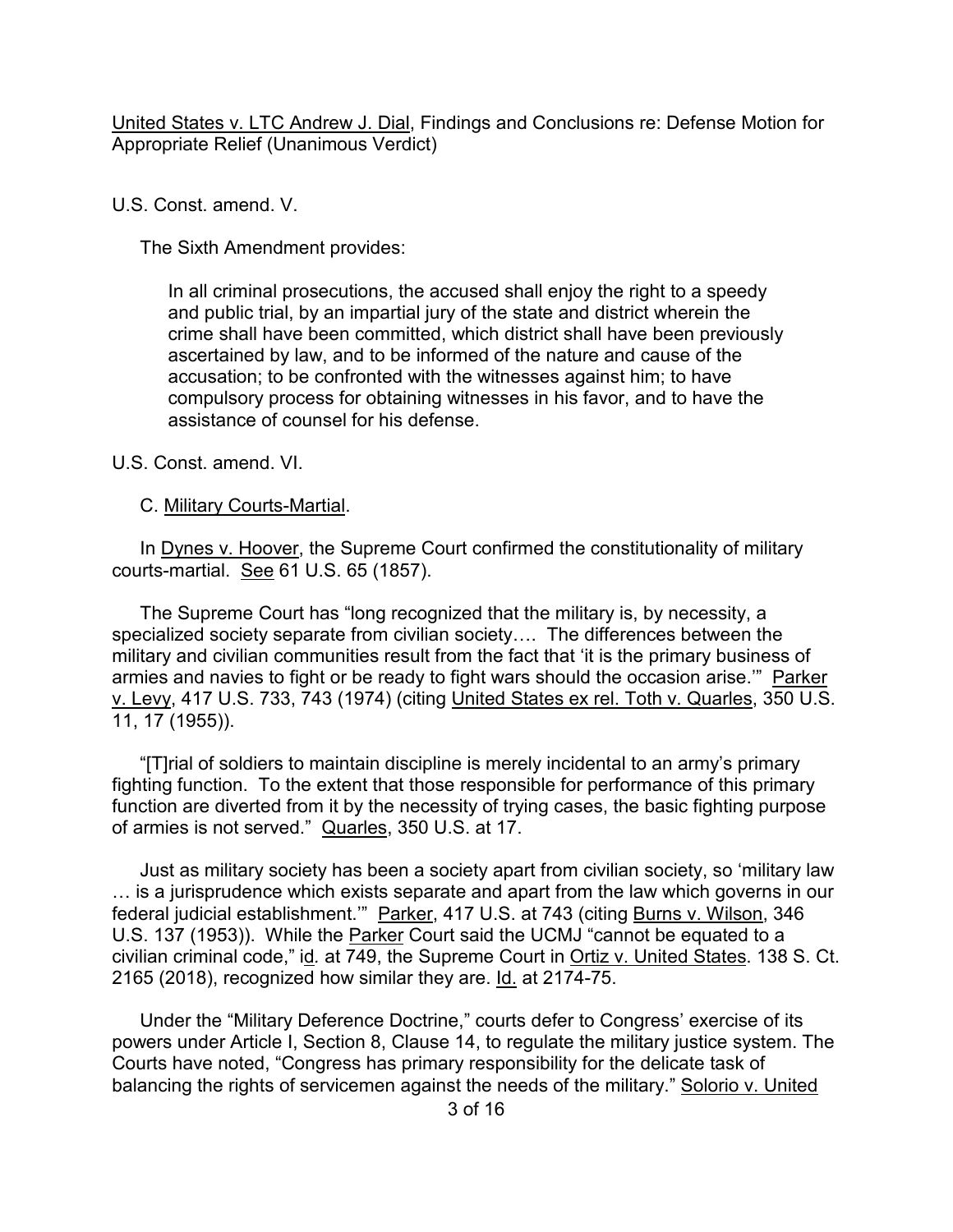States*,* 483 U.S. 435, 447 (1987). In fact, the Supreme Court has described Congress' authority as "plenary" in this area. Chappell v. Wallace, 462 U.S. 296, 301 (1983).

Expounding on this deference, the Court in Parker stated, "For the reasons which differentiate military society from civilian society, we think Congress is permitted to legislate both with greater breadth and with greater flexibility when prescribing the rules by which the former shall be governed than it is when prescribing rules for the latter." 417 U.S. at 756; Loving v. United States, 517 U.S. 748, 759, 768 (1996).

#### D. Sixth Amendment.

In Ramos v. Louisiana, 140 S. Ct. 1390 (2020), the Supreme Court held the rules in Louisiana and Oregon that permit non-unanimous jury verdicts in criminal cases violate the Sixth Amendment as incorporated against the States through the Fourteenth Amendment.

In the armed forces, "there is no Sixth Amendment right to trial by jury in courtsmartial." Easton, 71 M.J. at 175 (citing Ex Parte Quirin, 317 U.S. 1, 39 (1942)); United States v. Wiesen, 57 M.J. 48, 50 (C.A.A.F. 2002) (per curiam)). See also Reid v. Covert, 354 U.S. 1, 37 n.68 (1957) ("The exception in the Fifth Amendment…has been read over into the Sixth Amendment so that the requirements of jury trial are inapplicable.").

In Quirin, the Supreme Court addressed the constitutional history behind the creation of military tribunals, addressing both the authority to try enemy combatants for law of war violations as well as the application of the Bills of Rights to military courtsmartial. 317 U.S. 1 (1942). The Court held that military tribunals were exempted from the Sixth Amendment requirement for a jury trial and this deliberate exception, which dated back to the Continental Congress of 21 August 1776, was to extend that exception "to trial of all offenses, including crimes which were of the class traditionally triable by jury at common law." Id*.* at 43.

#### E. Fifth Amendment Due Process.

In Weiss v. United States*,* 510 U.S. 163 (1994), the Supreme Court addressed the requirements of the Due Process Clause when Congress legislates in military affairs: "Congress, of course, is subject to the requirements of the Due Process Clause when legislating in the area of military affairs, and that Clause provides some measure of protection to defendants in military proceedings. But in determining what process is due, courts 'must give particular deference to the determination of Congress, made under its authority to regulate the land and naval forces, U.S. Const., Art. I, § 8.' Weiss v. United States, 510 U.S. 163, 176-177 (1994). To evaluate a Due Process challenge, the Court evaluated "whether the factors militating in favor of" the claimed right "are so extraordinarily weighty as to overcome the balance struck by Congress." Id*.* at 177-78.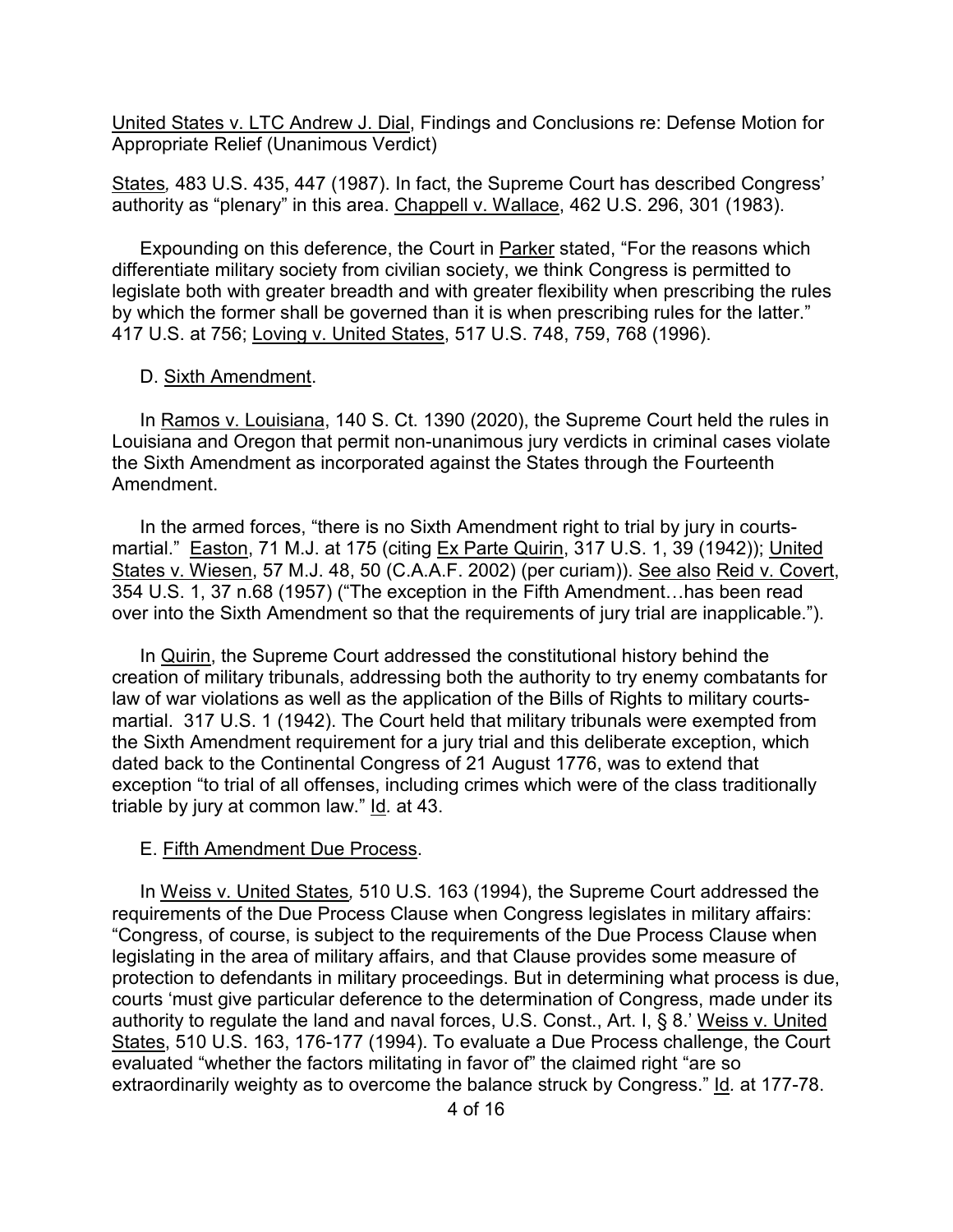Military and civilian courts have repeatedly affirmed that the Weiss standard applies to courts-martial due process claims challenging Congress' exercise of its Article I authority. See e.g.*,* United States v. Vazquez, 72 M.J. 13, 19 (C.A.A.F. 2013); United States v. Gray, 51 M.J. 1, 50 (C.A.A.F. 1999); see also, United States v. Easton, 71 M.J. 168, 174-76 (C.A.A.F. 2012) (holding Article 44(c), UCMJ, is constitutional as applied to trials by court members when Congress appropriately exercised its Article I power).

In Johnson v. Louisiana, 406 U.S. 356 (1972), the Supreme Court stated that a nonunanimous jury verdict of guilty does not indicate that the prosecution failed its burden to prove guilt beyond a reasonable doubt. Id. at 360.

In United States v. Bramel, 32 M.J. 3 (C.M.A. 1990), the Court of Military Appeals granted review of the issue whether the appellant was denied a fundamentally fair criminal trial as guaranteed by the Fifth and Sixth Amendments where the findings of guilty were announced by less than a unanimous verdict of eight members. The Court summarily affirmed the findings of guilt and published no opinion. Id.

R.C.M. 922(e) prohibits polling panel members; however, M.R.E. 606 allows the military judge to conduct an inquiry into the validity of the findings or sentence, so long as the deliberative process is not invaded.

F. Fifth Amendment Equal Protection. In court-martial jurisprudence, any right to equal protection is based on the Fifth Amendment Due Process clause. United States v. Begani, 81 M.J. 273, 280 (C.A.A.F. 2021). Under the Fifth Amendment, an "equal protection violation" is "discrimination that is so unjustifiable as to violate due process." United States v. Akbar, 74 M.J. 364, 406 (C.A.A.F. 2015) (quoting United States v. Rodriguez-Amy, 19 M.J. 177, 178 (C.M.A. 1985)).

"This question of unjustifiable discrimination in violation of due process is not raised, however, unless the Government makes distinctions using 'constitutionally suspect classifications' such as 'race, religion, or national origin…or unless there is an encroachment on fundamental constitutional rights like freedom of speech or…assembly.'" Rodriguez-Amy, 19 M.J. at 178. Otherwise, a rational basis suffices for treating similarly situated people differently. See, e.g., Rostker v. Goldberg, 453 U.S. 57, 80 (1981) (asking whether the disparate treatment is "not only sufficiently but also closely related" to Congress' purpose in legislating); Akbar*,* 74 M.J. at 406 ("equal protection is not denied when there is a reasonable basis for a difference in treatment") (internal citation omitted); but see United States v. Hennis, 77 M.J. 7, 10 (C.A.A.F. 2017) (suggesting that when there is interference with a fundamental constitutional right, something more than a rational basis for the disparate treatment is necessary). Under a rational basis test, the burden is on the appellant to demonstrate that there is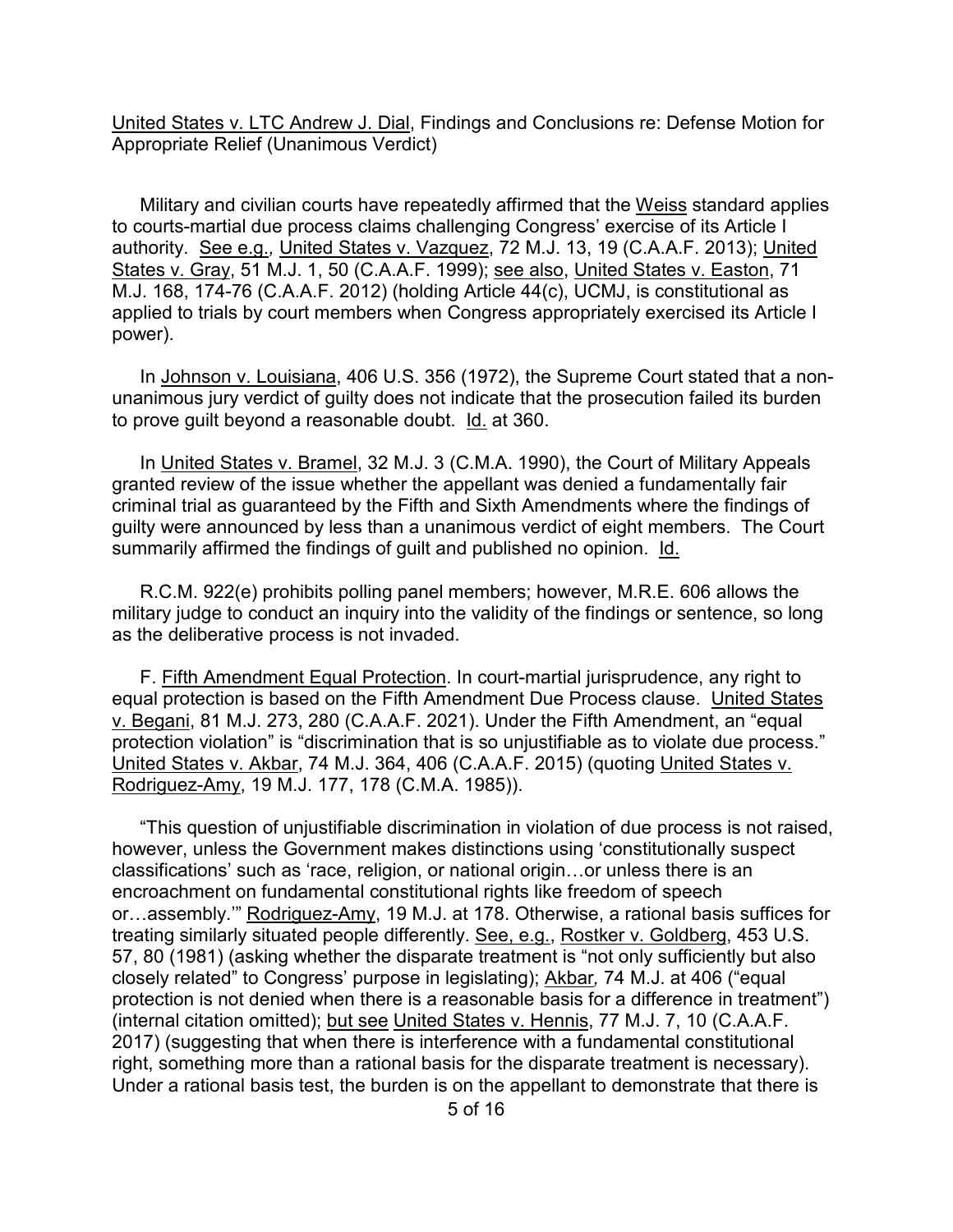no rational basis for the rule he is challenging. The proponent of the classification "has no obligation to produce evidence to sustain the rationality of a statutory classification." Heller v. Doe, 509 U.S. 312, 320 (1993). "As long as there is a plausible reason for the law, a court will assume a rational reason exists for its enactment and not overturn it." Id*.*; United States v. Carolene Products Co., 304 U.S. 144, 153 (1938).

The initial question is whether the groups are similarly situated, that is, are they "in all relevant respects alike." Begani, 81 M.J. at 280 (quoting Nordlinger v. Hahn, 505 U.S. 1, 10 (1992)).

While civilians have a constitutional right to a jury trial, service members have a statutory right to its military equivalent. Article 25(c)(2), UCMJ; 10 U.S.C. § 825(c)(2). Service members also have a constitutional right to have a panel that is impartial: "As a matter of due process, an accused has a constitutional right, as well as a regulatory right, to a fair and impartial panel. United States v. Wiesen, 56 M.J. 172, 174 (C.A.A.F. 2001) (emphasis added); United States v. Bess, 80 M.J. 1, 7 (C.A.A.F. 2020); United States v. Kirkland, 53 M.J. 22, 24 (C.A.A.F. 2000); United States v. Riesbeck, 77 M.J 154, 163 (C.A.A.F. 2018); see also, Rodriguez-Amy, 19 M.J. at 178 (stating that once Congress grants a statutory court-martial right to service members, that right "must be attended with safeguards of constitutional due process").

Prior to 2019, a two-thirds concurrence of court-martial panel members was required to convict and sentence an accused in a trial with members; if a sentence included confinement for more than 10 years, a three-fourths concurrence was required. A sentence of death required the unanimous concurrence of all members. 10 U.S.C. § 852 (Article 52, UCMJ) (2016). As a result of the Military Justice Act of 2016, a threefourths concurrence of court-martial panel members is now required to convict and sentence an accused in a trial with members. A sentence of death requires the unanimous concurrence of all members. 10 U.S.C. § 852 (Article 52, UCMJ) (2019).

# G. Stare Decisis.

*Stare decisis* encompasses two distinct concepts: (1) vertical *stare decisis* – the principal that courts "must strictly follow the decisions handed down by higher courts," and (2) horizontal *stare decisis* – the principal that "an appellate court[] must adhere to its own prior decisions, unless it finds compelling reasons to overrule itself." United States v. Andrews, 77 M.J. 393, 399 (C.A.A.F. 2018).

Lower courts should not assume that a new higher court decision implicitly overrules precedent. Instead, lower courts should follow the precedent that directly controls, and leave overruling precedent to the higher court that created the precedent.See Rodriguez de Quijas v. Shearson/American Express, Inc., 490 U.S. 477, 484 (1989).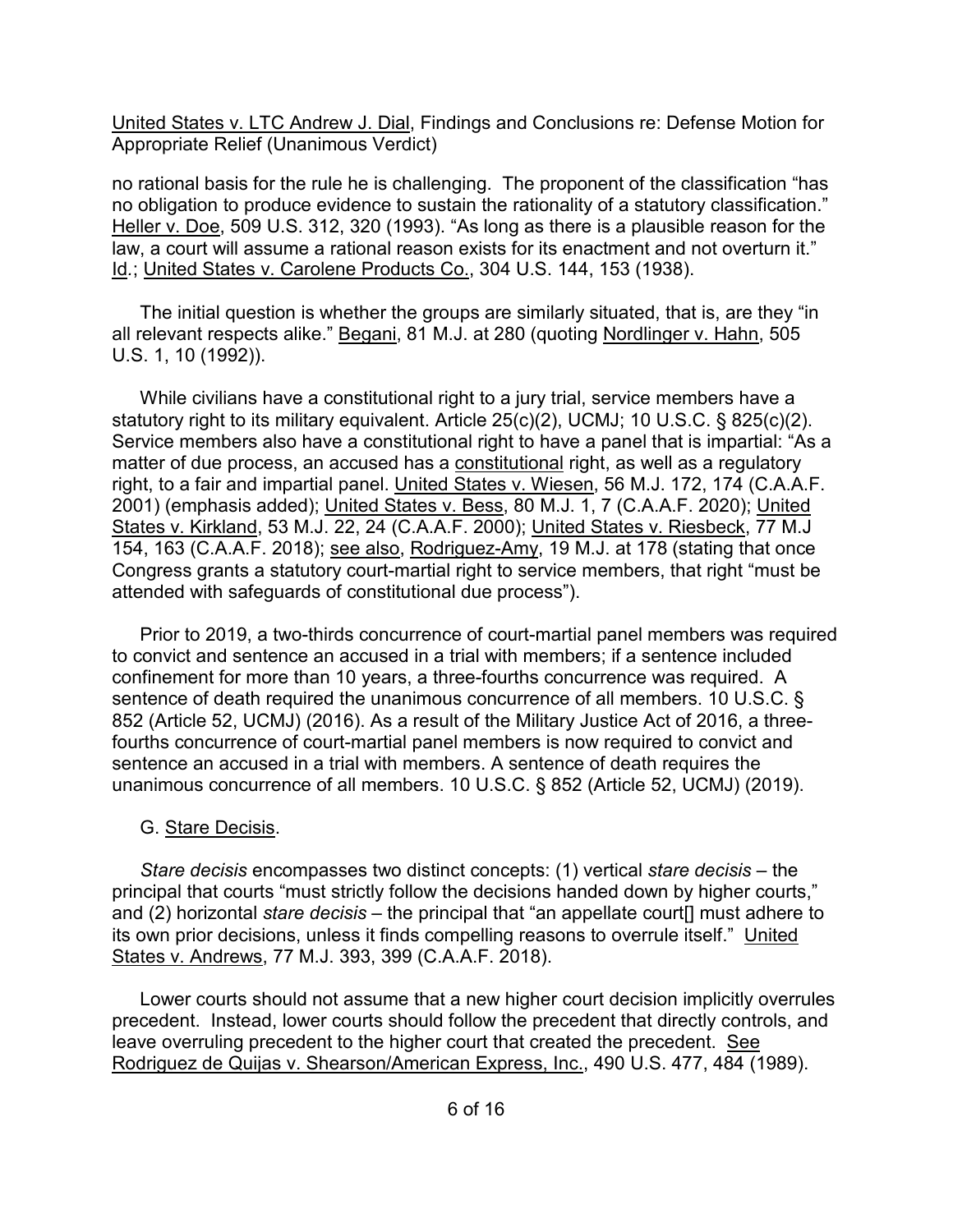# **V. Analysis and Conclusions.**

## A. Sixth Amendment.

Ramos v. Louisiana neither explicitly nor implicitly overruled prior Supreme Court precedent regarding the inapplicability of the Sixth Amendment jury trial right to courtsmartial. The Defense acknowledges this Court is bound by precedent regarding the applicability of the Sixth Amendment right to a jury trial but argues prior court decisions are incorrect and should not be followed.

Under the doctrine of *stare decisis*, this Court is required to uphold the precedent established by its superior courts. Absent explicit holdings by CAAF and the Supreme Court regarding the scope of their own precedents, this Court cannot and will not depart from binding precedent holding the right to a jury trial inapplicable to military courtsmartial.

B. The Fifth Amendment: Due Process. The Supreme Court squarely addressed the question whether the due process requirement of proving guilt beyond a reasonable doubt is satisfied by a non-unanimous guilty verdict in Johnson v. Louisiana in 1972. The Court concluded it was. Although the Ramos Court called the Johnson and Apodaca opinions "badly fractured,"<sup>[1](#page-6-0)</sup> it only addressed the Sixth Amendment question resolved in Apodaca (and overruled it). It did not address the Fifth Amendment question resolved in Johnson which remains binding precedent[.2](#page-6-1) Under the doctrine of *stare decisis*, this Court is required to uphold the precedent.

<span id="page-6-0"></span> $\overline{a}$ <sup>1</sup> 140 S. Ct. at 1397.

<span id="page-6-1"></span><sup>&</sup>lt;sup>2</sup> In its response to the Court's Order to brief this issue, the Government stated that Ramos overruled this portion of the Johnson opinion. However, the Government offered no analysis or law to support its position. The Defense asserted that Ramos did not overrule this portion of the Johnson opinion. If the Government is correct and Ramos did overrule Johnson, this Court would find that the due process requirement of proving guilt beyond a reasonable doubt requires a unanimous guilty verdict and that this Fifth Amendment right is so extraordinarily weighty a right that it overcomes "the balance struck by Congress" in determining what constitutional rights service members would be permitted in light of countervailing interests of military necessity. Weiss v. United States*,* 510 U.S. 163 (1994). For the reasons set forth in section V.C.4., below, it is clear that Congress did not conduct such a balancing and that there is no plausible reason for Congress to authorize a non-unanimous guilty verdict in courtsmartial. The Johnson analysis of the interplay between unanimity and the reasonable doubt standard was based on a logical fallacy (that a single vote of not guilty would automatically equate to a hung jury rather than an acquittal) and inconsistent with Supreme Court precedent regarding the nature of the jury (the Johnson Court treated the jury as a single, objective entity, but the Court in In re Winship, 397 U.S. 358 (1970), stated that the jury is subjective in nature, id. at 364). However, because of this Court's determination that Ramos did not overrule Johnson and the Government offered no law or analysis to support their position, a full analysis of the underlying Fifth Amendment due process/burden of proof/unanimity issue is omitted.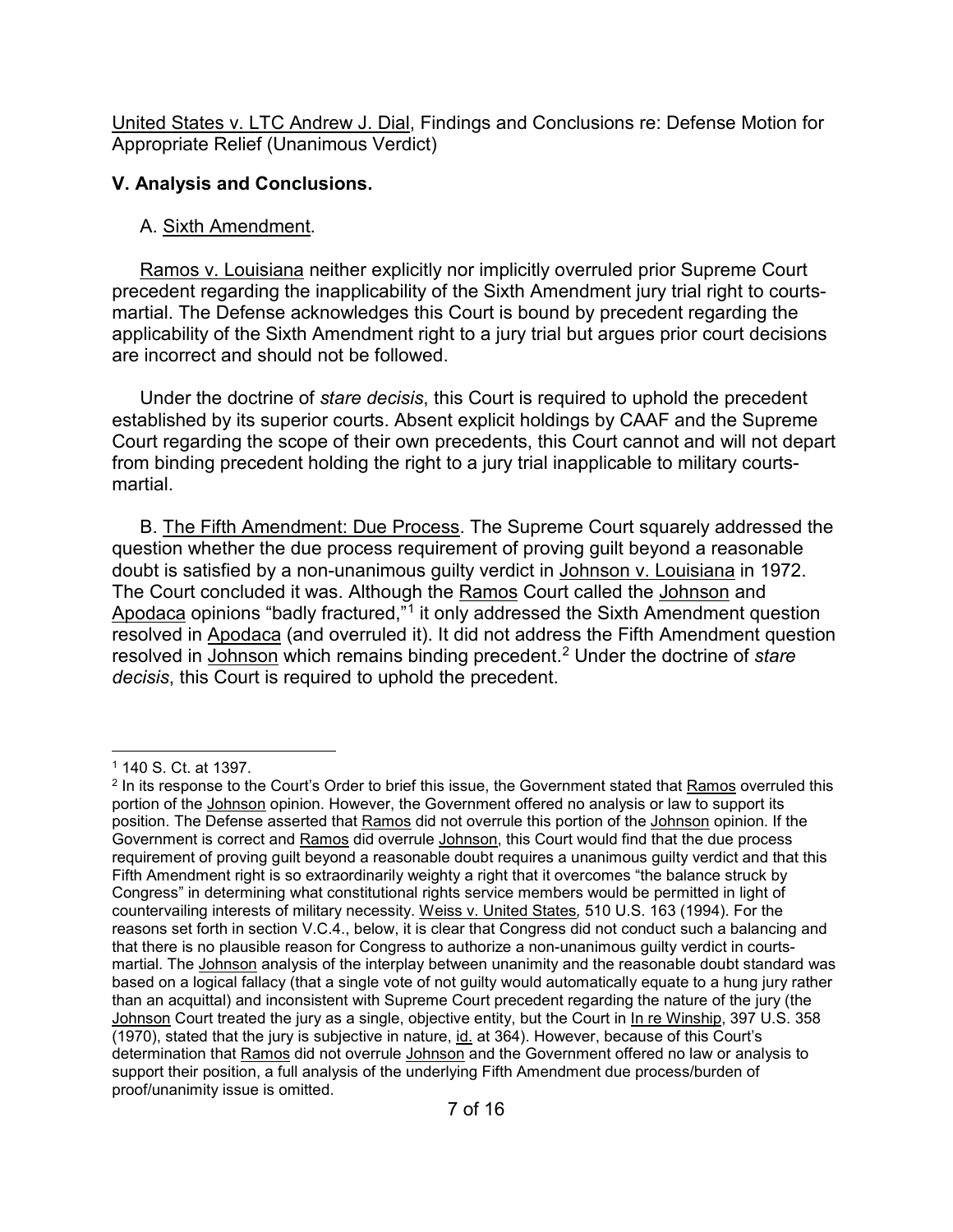C. The Fifth Amendment: Equal Protection. There is no rational basis for Congress' different treatment of U.S. service members and civilians regarding voting requirements for convictions.

1. Congress treats U.S. service members and civilians differently with respect to this aspect of criminal trials. Civilians may only be convicted by a unanimous verdict. FED. R. CRIM. P. 31(a) (2021). Service members need only be convicted by a threefourths vote. Art. 52(a)(3), UCMJ; 10 U.S.C. § 852(a)(3) (2019).

2. Service members and civilians are similarly situated groups for the purpose of criminal trials. They are "in all relevant aspects alike." Although the military is a "specialized society," there is very little difference between civilian criminal trials and military courts-martial—in subject matter jurisdiction, in procedure, in rights afforded the accused, and in the consequences of conviction.

a. Service members are subject to prosecution for a wider array of crimes than civilians. Not only do the punitive articles of the UCMJ include the typical gamut of civilian crimes, they also include military-specific crimes, all Federal crimes in Title 18 of the U.S. Code, and any state crime when committed on a Federal installation in that state (by virtue of Article 134, UCMJ, and 18 U.S.C. § 13). The Supreme Court recognized the expansive nature of court-martial subject matter jurisdiction in Ortiz v. United States. 138 S. Ct. 2165, 2170, 2174 (2018) (characterizing military subject matter jurisdiction as including "a vast swath of offenses, including garden-variety crimes unrelated to military service").

b. The Rules for Courts-Martial reflect criminal procedure almost identical to the Federal Rules of Criminal Procedure. They depart from the Federal Rules in those instances where the Constitution has exempted the military: grand jury indictment and trial by jury. Even where the rules diverge, Congress has narrowed that gap in almost every instance: the Article 32 preliminary hearing serves the same purpose as a grand jury<sup>[3](#page-7-0)</sup>; and the court-martial panel serves the same purpose as a jury.<sup>[4](#page-7-1)</sup> Even the courtmartial panel and jury have similar characteristics: while the jury is selected from the state and district in which the accused resides, the panel is typically selected from the accused's unit (albeit from outside the accused's company-level unit) and normally from the accused's duty station; and while an accused's "peers" on a jury are randomly selected from eligible adults in the community, the court-martial panel is selected from the best qualified service members in the accused's military community. Article 25, UCMJ; 10 U.S.C. § 25 (2019). The only instance where Congress has not narrowed the

 $\overline{a}$ 

<span id="page-7-0"></span><sup>&</sup>lt;sup>3</sup> Compare United States v. Mara, 410 U.S. 19, 48 (1973) ("the very purpose of the grand jury process is to ascertain probable cause") with Article 32(a)(2)(B), UCMJ, 10 U.S.C. § 832(a)(2)(B) (the purpose of the preliminary hearing includes determining whether probable cause exists).

<span id="page-7-1"></span><sup>4</sup> See section V.C.3., infra.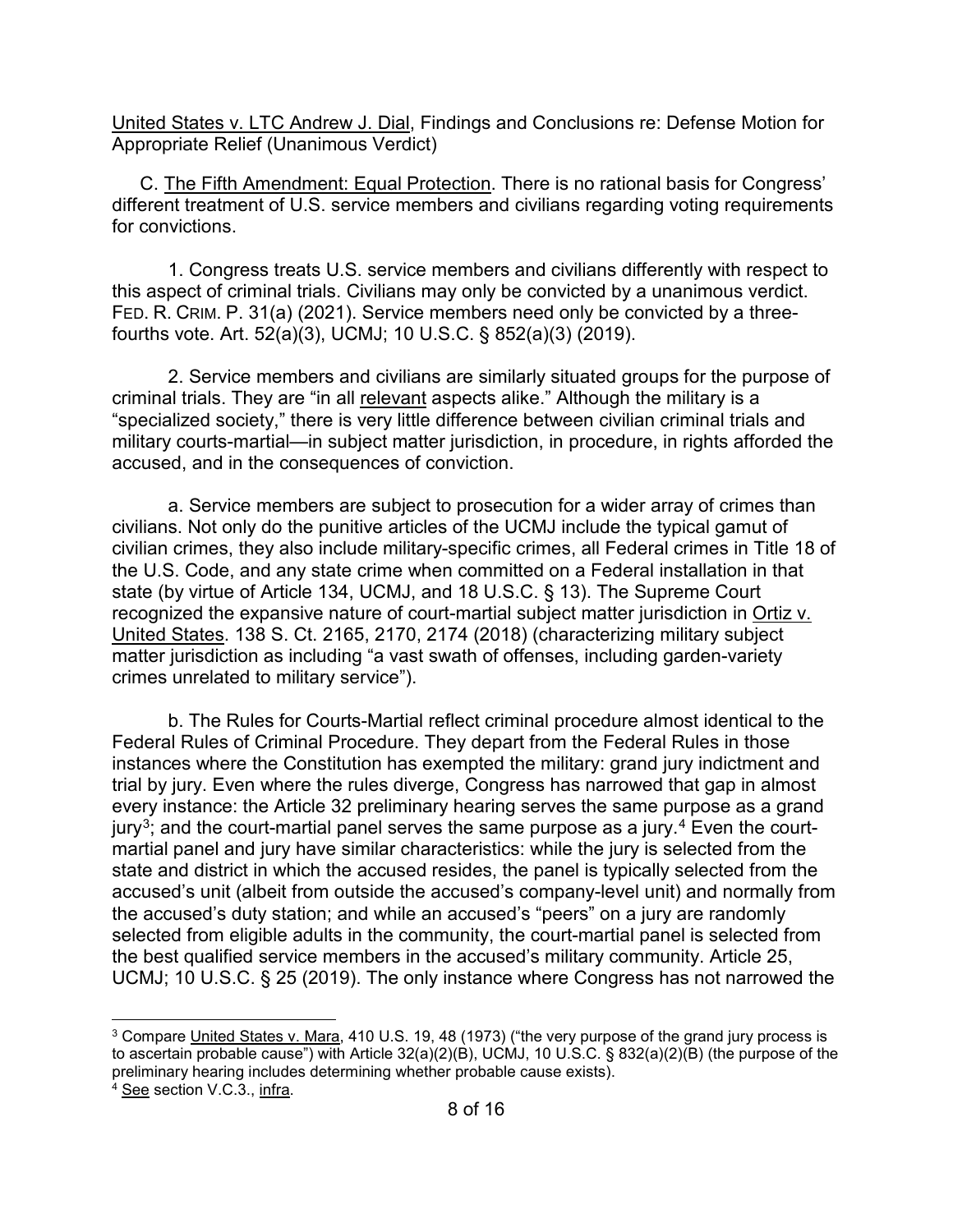gap between civilian and military procedural protections is in the voting requirement for the court-martial panel's findings.

c. In all respects other than grand jury indictment and trial by jury, service members have the same constitutional rights as civilians, including the 5<sup>th</sup> Amendment rights to due process, to protection against self-incrimination, and to protection from double-jeopardy, and all 6<sup>th</sup> Amendment rights except jury trial—to speedy trial (United States v. Danylo, 73 M.J. 183, 186 (C.A.A.F. 2014)); to a public trial (United States v. Hershey, 20 M.J. 433, 435 (CMA 1985)); to be informed of the nature and cause of the accusation (United States v. Girouard, 70 M.J. 5, 10 (C.A.A.F. 2011)); to confrontation (United States v. Blazier, 69 M.J. 218, 222 (C.A.A.F. 2010)); to compulsory process (United States v. Bess, 75 M.J. 70, 75 (C.A.A.F. 2016)); and to counsel (United States v. Wattenbarger, 21 M.J. 41, 43 (CMA 1985)). While civilians have a right to a jury trial, service members have a statutory right to its military equivalent. Like the civilian right to a jury that is "impartial," service members have a constitutional right to a court-martial panel that is impartial. United States v. Kirkland, 53 M.J. 22, 24 (C.A.A.F. 2000); United States v. Wiesen, 56 M.J. 172, 174 (C.A.A.F. 2001). The Supreme Court has recognized the virtual parity between constitutional protections for service members and for civilians. Ortiz, 138 S. Ct. at 2174 ("The procedural protections afforded to a service member are 'virtually the same' as those given in a civilian criminal proceeding, whether state or federal").

d. The consequences of conviction at a special or general court-martial are no less serious than for civilian criminal convictions. A convicted service member has a lifetime Federal conviction that results in the same loss of voting and gun rights that a civilian conviction brings. If the conviction is for a sex offense, a service member has the same sex offender registration requirements and restrictions that result from a civilian conviction. Convicted service members are subject to sentences that can include confinement for a term of years or for life, with or without parole, and death. In addition to those punishments that are similar in nature and severity to civilian punishments, service members can also lose their pay and lose their jobs with a punitive discharge that can stigmatize them for life and prevent them from attaining future employment or receiving any benefits from the Department of Veterans' Affairs for which they would otherwise have been eligible.

e. The only distinction between service members and civilians highlighted by the Government is in the purposes of the entities prosecuting both.<sup>[5](#page-8-0)</sup> For civilians, a State or

 $\overline{a}$ 

<span id="page-8-0"></span><sup>5</sup> Government Brief on Specified Issues re: Defense Motion for Appropriate Relief (Unanimous Verdict), 31 December 2021, p. 3. The Government stated that "it is well established" that the military and civilian societies are different. This is no more than a Parker platitude that poorly masks a lack of analysis on the issue. To take the Government's apparent position to its logical conclusion, Congress could dispense entirely with the court-martial simply because the military is a specialized society. The question the Government did not answer is: "how are service members different than civilians for the purpose of voting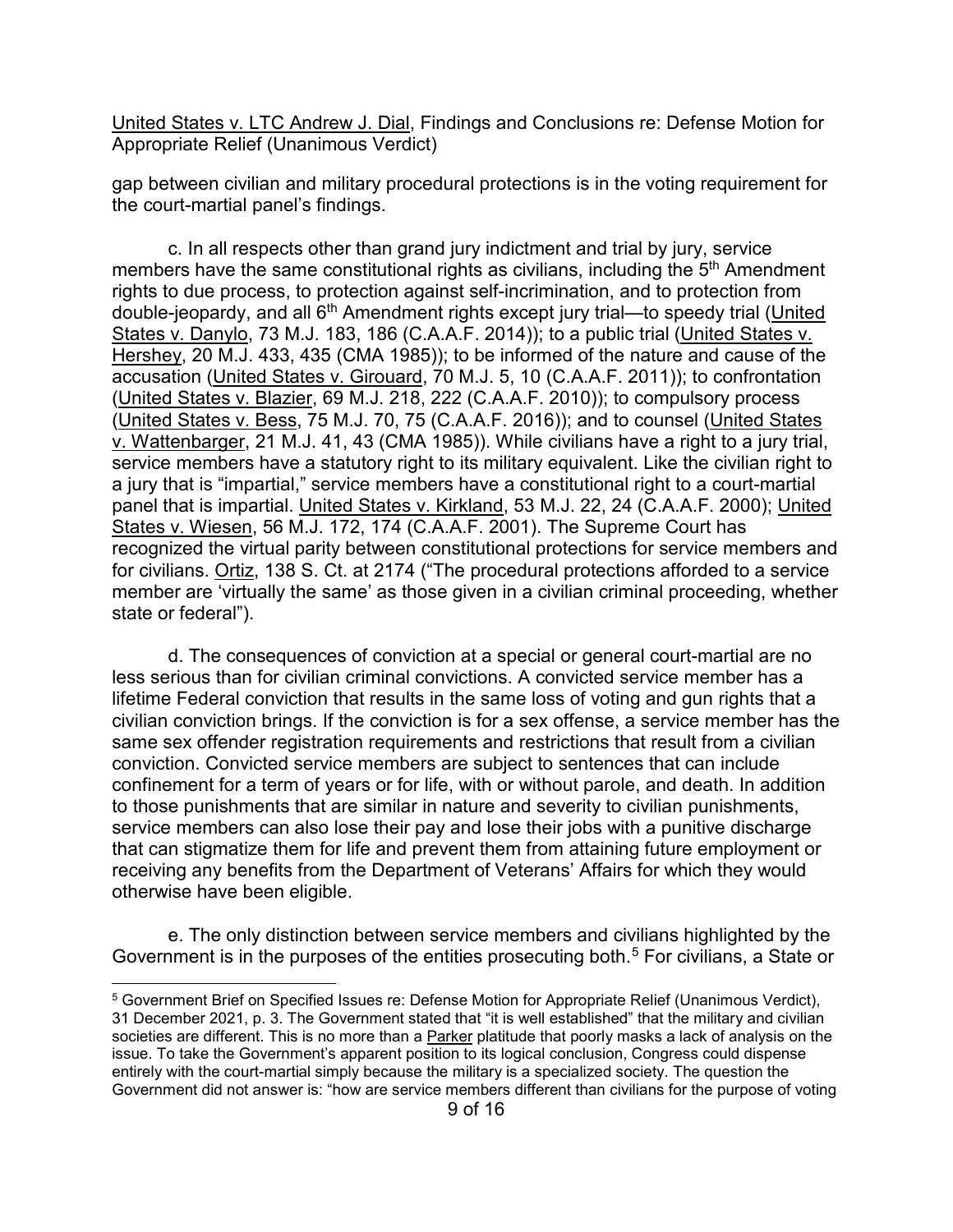the Federal government has justice as its primary concern; for service members, the military has warfighting (and readiness and preparation for the same) as its primary function. The military must be able to conduct courts-martial anywhere in the world, including during military contingencies and war, in an expeditious manner that ensures it does not lose its ability to conduct its mission. But this is a distinction without a difference in the context of voting requirements on guilt; a non-unanimous verdict does not further the military mission and a unanimous verdict requirement would not hinder it. See para. V.C.4.(d)(2), infra.

2. U.S. service members are not a suspect classification.

3. Congress encroaches on service members' fundamental 5<sup>th</sup> Amendment due process right to an impartial panel by authorizing the panel to find guilt by a nonunanimous vote. While an accused's right to a court-martial panel is grounded in statute, an accused's right to have the panel be impartial is grounded in the Due Process clause of the Constitution. Rodriguez-Amy, 19 M.J. at 178. The Supreme Court said that the requirement for unanimity in voting is an essential feature of the jury. Ramos, 140 S. Ct. at 1396. The unanimity requirement is not merely a function of history or popularity<sup>6</sup>; rather, it was integrally woven into the function of the jury—that of "safeguarding a person accused of crime against the arbitrary exercise of power by prosecutor or judge." Batson v. Kentucky, 476 U.S. 79, 86 (1986) (citing Duncan v. Louisiana, 391 U.S. 145, 156 (1968)). In order for the jury to do this, every member of it must confirm the truth of every accusation. Ramos, 140 S. Ct. at 1395; Williams v. Florida, 399 U.S. 78, 100 (1970) (tying the unanimity requirement to the purpose of the jury in interposing "between the accused and his accuser … the commonsense judgment of a group of laymen"); see also, Winship, 397 U.S. at 364 (stating the jury makes a subjective determination of the facts). The court-martial panel serves the same purpose as a jury—to safeguard service members accused of crime against the arbitrary exercise of power by the commander.<sup>[7](#page-9-1)</sup> In order for the court-martial

 $\overline{a}$ requirements on guilt?" The Defense brief on this issue correctly narrows the focus to "relevant" differences and says that the differences between service members and civilians must be analyzed "at the relevant time" of rendering the verdict. This Court agrees with that analysis.

<span id="page-9-0"></span><sup>&</sup>lt;sup>6</sup> The Ramos Court noted the historical underpinnings and wide acceptance of the unanimous verdict. 140 S. Ct. at 1395-96.

<span id="page-9-1"></span><sup>7</sup> In response to the Court's Order to brief this issue, the Government conceded that "the specific role of the panel and jury are the same between the two systems …." Government Brief on Specified Issues re: Defense Motion for Appropriate Relief (Unanimous Verdict), 31 December 2021, p. 7. However, the Government also asserted that the broader purposes of the military and civilian justice systems are distinct—the former promotes good order and discipline while the latter does not. Id. While true to an extent, the court-martial panel itself does not further good order and discipline in its role as a factfinder. As the Defense pointed out in its brief on this issue, "While deliberating on findings, the court members' sole purpose is justice, and maintaining good order and discipline in the armed forces and promoting efficiency and effectiveness in the military establishment are not considerations…", but "during deliberations on the sentence, there is an additional purpose of promoting good order and discipline in the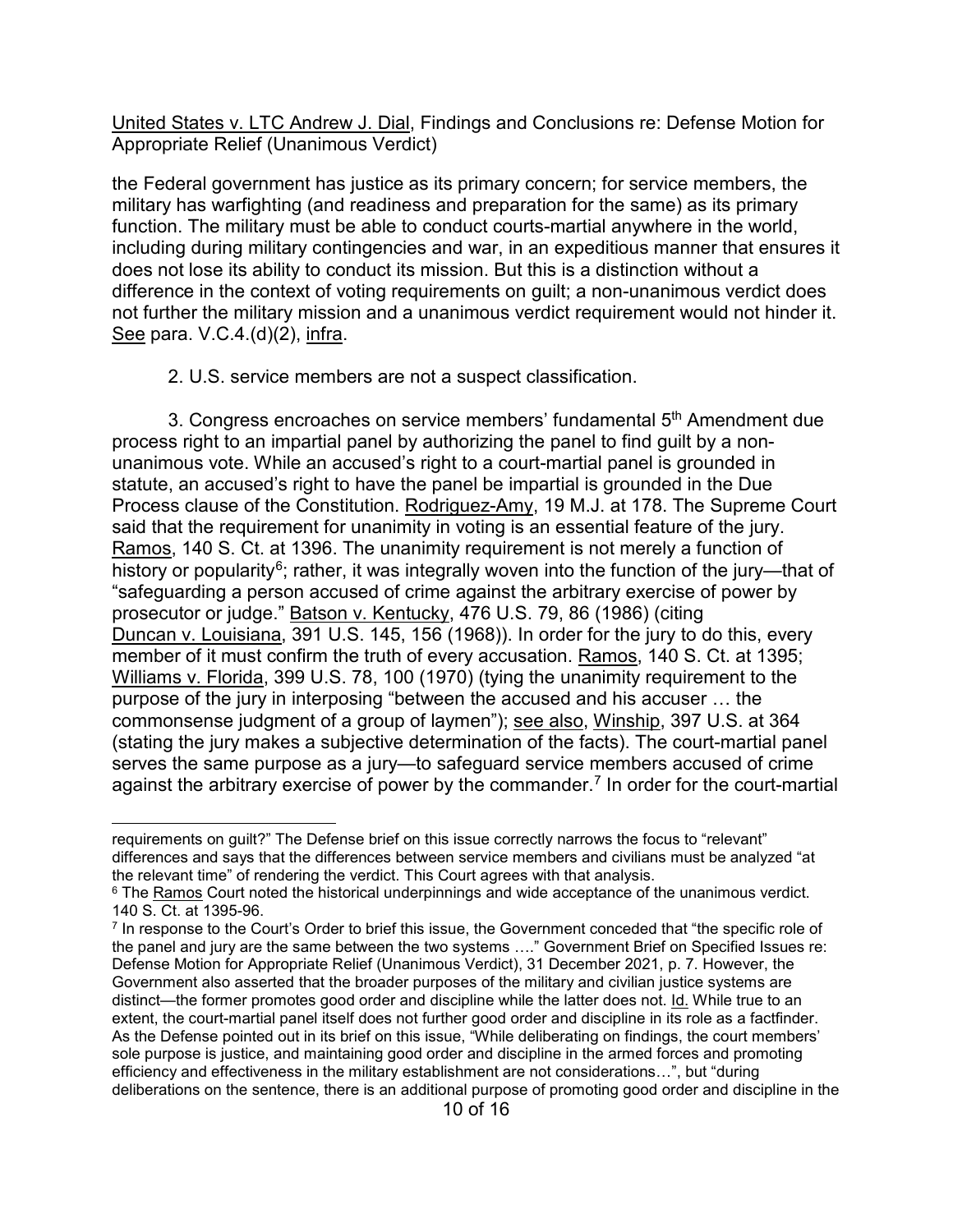panel to serve that same purpose, it must also be unanimous in voting for guilt.<sup>[8](#page-10-0)</sup> Impartiality of the panel members means more than freedom from biases and prejudices for or against the counsel, the accused, the command, the witnesses, or the judge's instructions on the law. It must also mean the ability to independently decide free from the biases and prejudices (firmly fixed views and determinations) of other panel members. This is inherent in the subjective determination discussed by the Winship Court and is required for individual panel members to fulfill their purpose. Where a panel member votes not guilty but the accused is convicted by a nonunanimous verdict, that panel member necessarily submits to the biases and prejudices of other panel members and is, essentially, discarded as an independent, impartial member. That panel member continues to serve on the panel as a tool of the guiltyvoting members and may be required to sentence an accused for a crime the panel member does not believe the Government proved beyond a reasonable doubt.

There is no equal protection precedent regarding this issue. The Supreme Court said in Johnson that Louisiana's different voting requirements (some unanimous, some non-unanimous) for offenses of differing severity did not violate the Equal Protection Clause of the Fourteenth Amendment. 406 U.S. at 363. The Court concluded that Louisiana had a rational basis for the different voting requirements: to "facilitate, expedite, and reduce expense in the administration of criminal justice…" Id. at 364. However, the Court focused not on unanimity as a critical aspect of the jury but on reasonable doubt; it said that whether the verdict is unanimous or not, a guilty verdict still meets the beyond a reasonable doubt standard. Id. Johnson is not precedential on the issue before this Court for three reasons. First, the question presented in Johnson was different than the one presented here—whether unanimity is tied to the purpose of the jury and the court-martial panel. Second, the decision was based on Louisiana's specific rationale for the statutory scheme, so the decision was limited to the facts of that case. Third, the reasoning has been mooted by the Ramos Court's decision that unanimity is a constitutional function of the jury.

The Court of Appeals for the Armed Forces rejected a Fifth Amendment challenge to non-unanimous verdicts in courts-martial. Bramel, 32 M.J. at 3. However, the Court issued no opinion, so there is no development of the law or reasoning from which this

 $\overline{a}$ armed forces." Defense Brief on Specified Issues re: Defense Motion for Appropriate Relief (Unanimous Verdict), 31 December 2021, p. 8. In other words, the court-martial itself is one of a commander's disciplinary tools to achieve good order and discipline, but the court-martial panel as factfinder does not further that end; in fact, a faster way to discipline would be to dispense with the panel.

<span id="page-10-0"></span><sup>&</sup>lt;sup>8</sup> In response to the Court's Order to brief this issue, the Government acknowledged that impartiality and unanimity are complementary requisites for a jury verdict but stated impartiality does not require unanimity for a court-martial verdict simply because the Supreme Court discussed impartiality in the context of the Sixth Amendment jury trial which does not apply to the military. The Government provided no reason why court-martial panel impartiality should mean anything different than jury impartiality. Government Brief on Specified Issues re: Defense Motion for Appropriate Relief (Unanimous Verdict), 31 December 2021, pp. 8-9.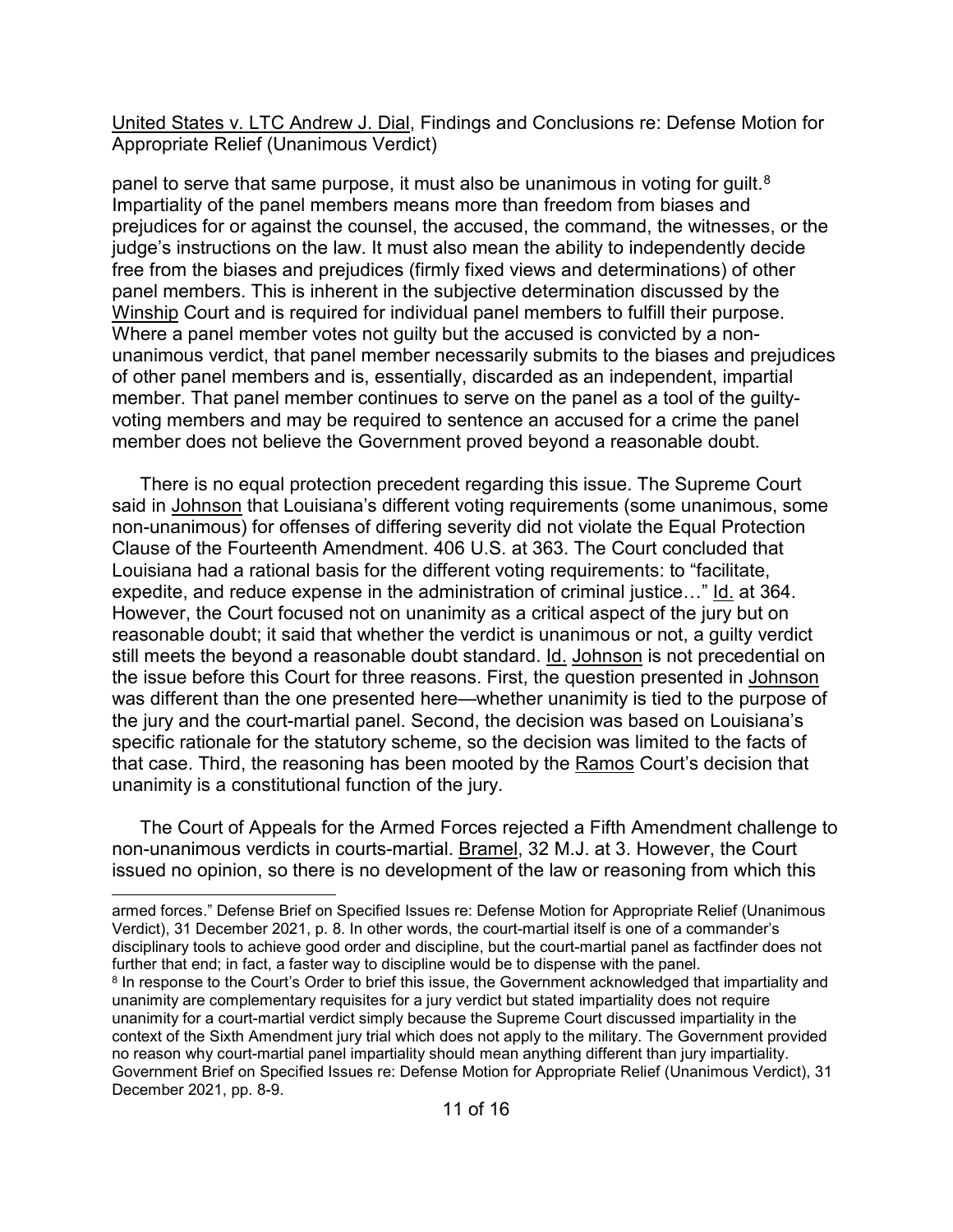Court can take guidance. It is not clear why that Court reached the result it did or upon what legal basis. Consequently, Bramel cannot be controlling law. See, e.g., United States v. Clifton, 35 M.J. 79, 81-82, 89, (C.M.A. 1992) (referring to several internal rules of other courts indicating that decisions without opinion have no precedential value).

4. There is no apparent or logical reason for the disparate treatment. The Government, in its response to the Defense motion seeking a unanimous verdict, offered no reason why Congress would have chosen to implement a non-unanimous verdict requirement. However, in its response to the Court's Order to brief this issue, the Government offered two reasons: finality of verdicts, and unlawful command influence (UCI). The Government, however, did not assert that Congress actually considered either of those reasons when authorizing or re-authorizing the non-unanimous verdict in the military. That is likely because Congress never provided a reason for doing so.

(a) It appears that the non-unanimous verdict in courts-martial simply slipped into congressional legislation pertaining to military justice without much thought. The original Articles of War were adopted from the British articles by George Washington. Hearing before the Committee on the Armed Forces, House of Representatives, 62d Congress, 2d Session, on H.R. 23638, Being a Project for the Revision of the Articles of War, p. 4 (1912) [hereafter 1912 Hearing], available at

https://www.loc.gov/rr/frd/Military\_Law/pdf/hearing\_comm.pdf; see also A Study of the Proposed Legislation to Amend the Articles of War (H. R. 2575) and to Amend the Articles for the Government of the Navy (H. R. 3687; S. 1338), p. 2 (January 20, 1948) available at https://www.loc.gov/rr/frd/Military\_Law/pdf/CM-Legislation.pdf. The nonunanimous court-martial verdict was one of the features borrowed from the British. 1912 Hearing at 46. When Congress considered revising the Articles of War in 1912, the Judge Advocate General, Major General Enoch H. Crowder, recommended increasing the required majority vote to a two-thirds vote in order to convict on a death-eligible offense. Representative Kahn asked MG Crowder, "Is it not your experience in the examination of the laws of the States for the infliction of the death penalty, that the jury must bring in a unanimous verdict?" Major General Crowder responded, "Yes, sir; but that has never been a characteristic of our military law." Id. at 46. He said further that a unanimous verdict requirement would "[impair] the success of the field operations of an army", but he did not explain why that was the case. Id. at 47. This purported "impairment" was apparently unfounded, because Congress has since required a unanimous guilty verdict in capital courts-martial. Art. 52(b)(2), UCMJ; 10 U.S.C. § 852(b)(2) (2019). No further explanation was apparently needed, however, for Congress to justify continuation of the non-unanimous verdict in courts-martial. This adoption of past practice without addressing a specific military need or balancing that need against the due process rights of service members has apparently continued to the present day.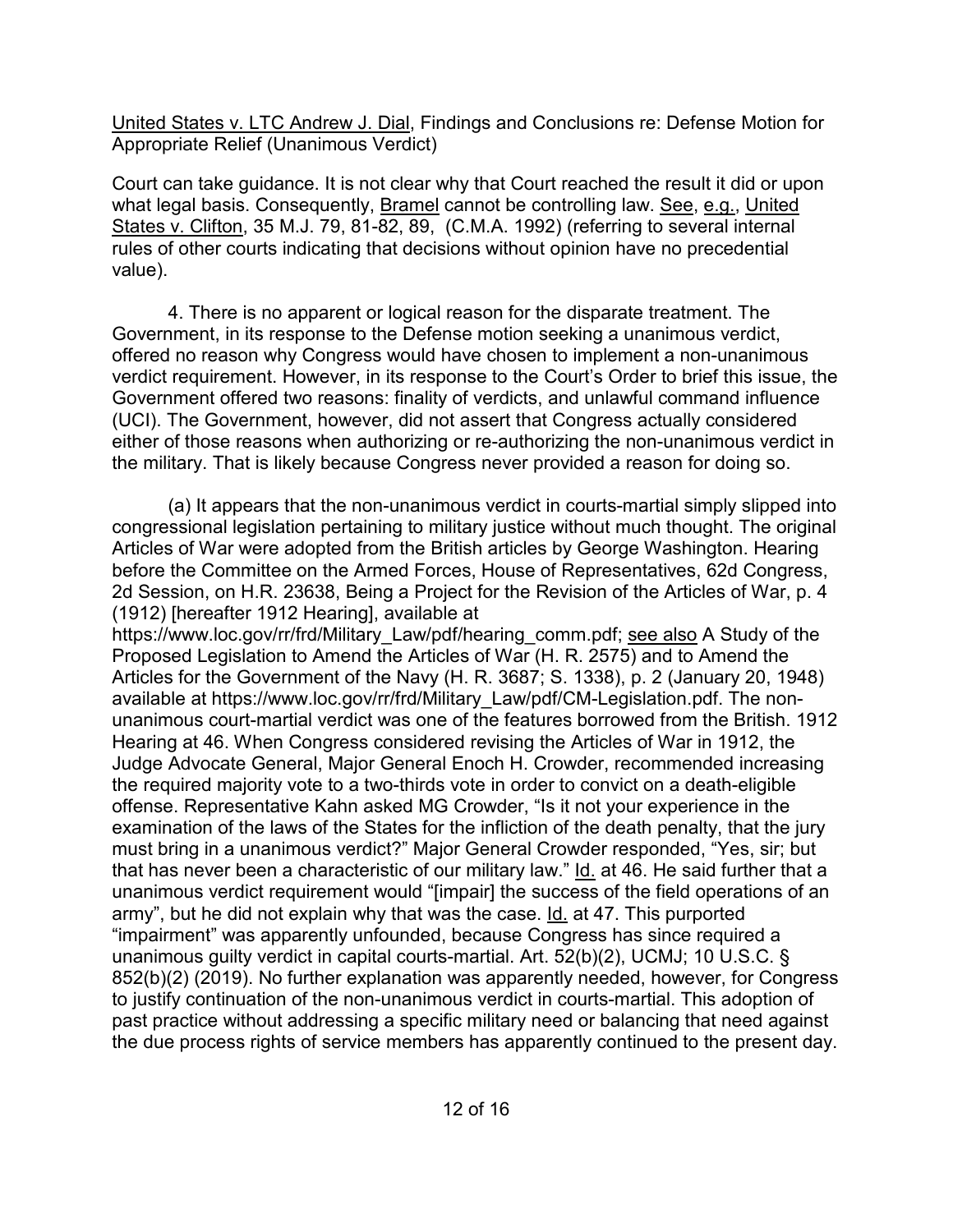(b) When Congress was contemplating the proposed Uniform Code of Military Justice in 1949, a report to the House Armed Services Committee gave the following explanation for the proposed Article 52 regarding number of votes required: "This article is derived from [Article of War] 43." H.R. Rept. No. 491, p. 26 (April 28, 1949), available at https://www.loc.gov/rr/frd/Military\_Law/pdf/report\_01.pdf. The Senate Armed Services Committee Report said the same thing. S. Rpt. No. 486, p. 23 (June 10, 1949) available at https://www.loc.gov/rr/frd/Military\_Law/pdf/report\_02.pdf. Between 1912 and 1948, Article of War 43 required a majority vote for conviction for all offenses except deatheligible ones (which required a two-thirds vote). H.R. Rept. No. 491, p. 49. Congress amended Article of War 43 in the 1948 Elston Act to require a two-thirds vote for all offenses other than death-eligible ones, but the Articles for the Government of the Navy maintained a majority vote. Compare H.R. Rept. No. 1034, p. 18 (July 22, 1947), available at https://www.loc.gov/rr/frd/Military\_Law/pdf/amend\_articles.pdf, with H.R. Rept. No. 491, p. 74. In the Elston Act hearings, Brigadier General Hubert Hoover, Assistant Judge Advocate General, testified that, "An appeal was taken to the United States Circuit Court of Appeals, where it was decided that the article [43] provided that any finding of guilty, except for an offense for which the death penalty is made mandatory, might be reached by a two-thirds vote." He followed that by saying, "The changes that are now proposed in the article [43] are intended to clarify the wording of the article, but not to change the sense of it." Hearings before the Committee on the Armed Services on Sundry Legislation Affecting the Naval and Military Establishment, Eightieth Congress, First Session, Vol. I, p. 2056 (1947), available at https://www.loc.gov/rr/frd/Military\_Law/pdf/hearings\_No125.pdf. The proposed Article 52 of the UCMJ equalized the Articles of War and the Articles for the Government of the Navy at the higher, two-thirds vote requirement. H.R. Rept. No. 491, p. 93. In the Congressional hearings on the proposed UCMJ, Professor Edmund Morgan, the Chair of the Special Committee to Draft the UCMJ, made the following comment on the proposed Article 52: "In article 52, you will notice that the number of votes required for both conviction and sentence have been made uniform for all the services." Hearings Before a Subcommittee of the Committee on Armed Services, House of Representatives, Eighty-First Congress, First Session, On H. R. 2498, p. 43 (March 7 – April 4, 1949), available at https://www.loc.gov/rr/frd/Military\_Law/pdf/hearings\_01.pdf. He said the same thing in the Senate hearings. Hearings before a Subcommittee of the Committee on Armed Services, United States Senate, Eighty-First Congress, First Session, on S. 857 and H. R. 4080, pp. 36, 50 (April 27 – May 27, 1949).

(c) Although Congress revisited the voting requirements for findings in the Military Justice Act of 2016 and increased the votes required in non-capital cases from two-thirds to three-fourths, the only apparent reason it did so was to "eliminate inconsistencies and uncertainties in court-martial voting requirements by standardizing the requirements for each type of court-martial." Report of the Military Justice Review Group, p. 457 (Dec. 22, 2015), available at https://ogc.osd.mil/Links/Military-Justice-Review-Group/. The Department of Defense General Counsel tasked the Military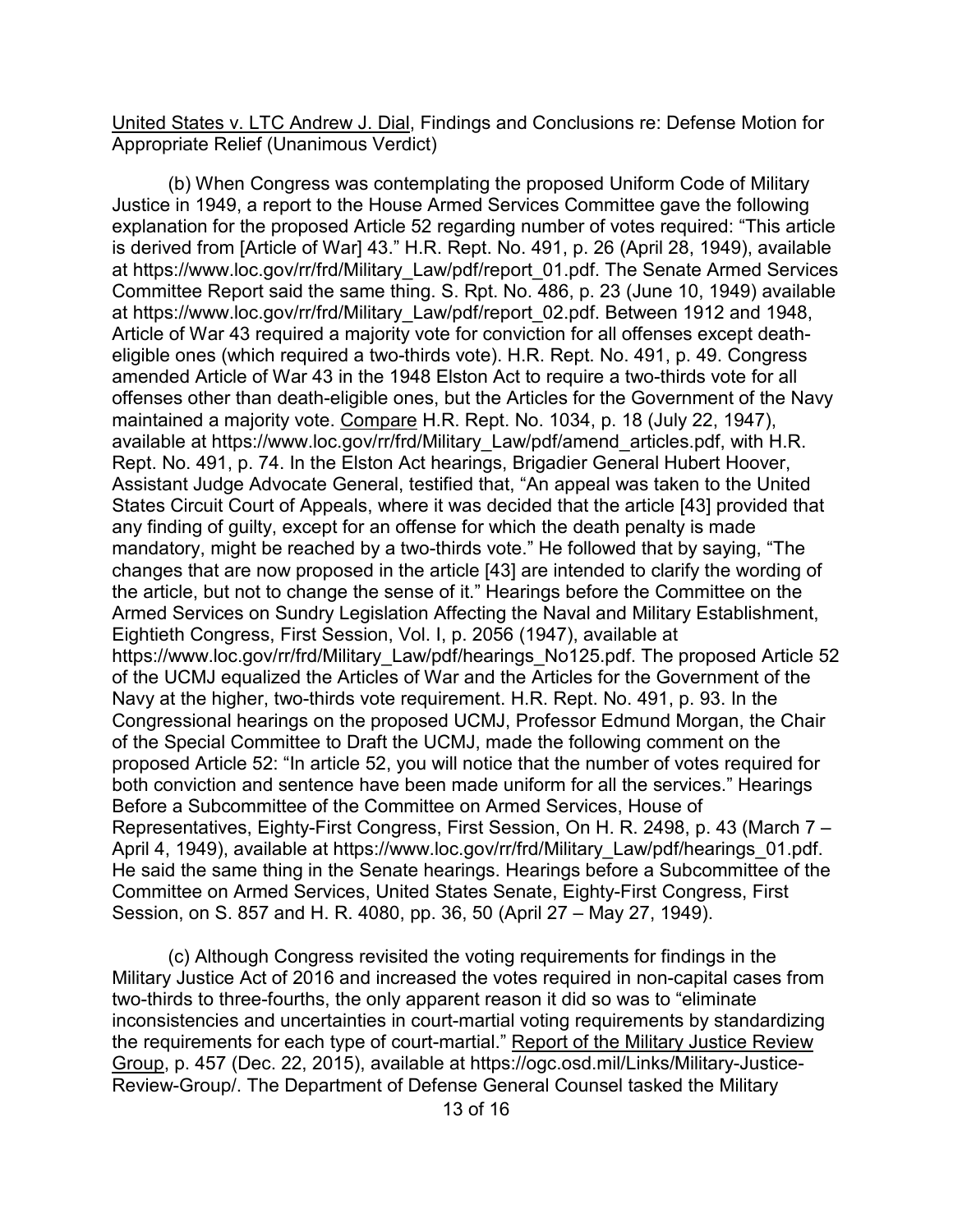Justice Review Group to analyze the UCMJ and make recommendations for legislative changes to Congress, and the Group made the vote-change recommendation. It said the change would eliminate the "anomaly [of the] varying … percentage required for a conviction based upon the happenstance of the number of members who remain on the panel after challenges and excusals." Id. at p. 220. Congress said little on the subject. The House Report on the proposed bill merely said, "this would standardize the percentage of votes required." House Report 114-537 (part 1), section 6613 (May 4, 2016). The Senate Report said nothing. See Senate Report 114-255, section 5235 (May 18, 2016). The historical public record indicates that Congress has never offered a reason for authorizing a non-unanimous vote for guilt. This is not a case where "[t]he issue was considered at great length, and Congress clearly expressed its purpose and intent"; rather, it seems to be "an accidental by-product of a traditional way of thinking." Rostker, 453 U.S. at 75.

(d) However, this Court's inquiry does not end there, because the Government is not required to produce evidence of Congress' reasoning and "[a]s long as there is a plausible reason for the law, a court will assume a rational reason exists for its enactment and not overturn it." Heller, 509 U.S. at 320. The public record provides no reason for Congress' original enactment of the non-unanimous verdict in the military other than a military officer's assertion that that was just the way it had always been done and that to do otherwise would impair the military mission. The former is no reason at all, and the latter was unsupported and has been proven unfounded (as indicated by Congress later requiring a unanimous verdict in capital cases). Aside from the public record, this Court will consider all possible reasons including those offered by the Government, those identified by the Army Court of Criminal Appeals in United States v. Mayo, 2017 CCA LEXIS 239 (A.C.C.A. 2017) (unpub.), and others. None of the reasons are plausible.

(1) First, the Army Court said that a non-unanimous verdict protects against UCI by shrouding the individual votes in secrecy, thereby preventing external potential influencers from knowing a panel member's vote. Id. at  $20.9$  $20.9$  The announcement of a unanimous guilty verdict surely reveals that every member of the panel voted for guilt. However, while there is a constitutional requirement for a unanimous guilty verdict, there is no countervailing constitutional requirement for a unanimous acquittal verdict. See, e.g., State v Ross, 367 Ore. 560, 573 (2021) (Oregon Supreme Court stated Ramos does not require unanimous not guilty verdicts). A non-unanimous acquittal verdict does not reveal the votes. Such a verdict could mean that one member, half the panel, or every member voted to acquit; the votes would not be revealed. Additionally, knowing that every member voted to convict does not present a concern of UCI. UCI is

<span id="page-13-0"></span> $\overline{a}$ <sup>9</sup> While the Court implied that Congress legislated non-unanimous verdicts because it was concerned about UCI, the public record provides no support for that implication. A connection between the two was never mentioned in any preserved Congressional report or hearing.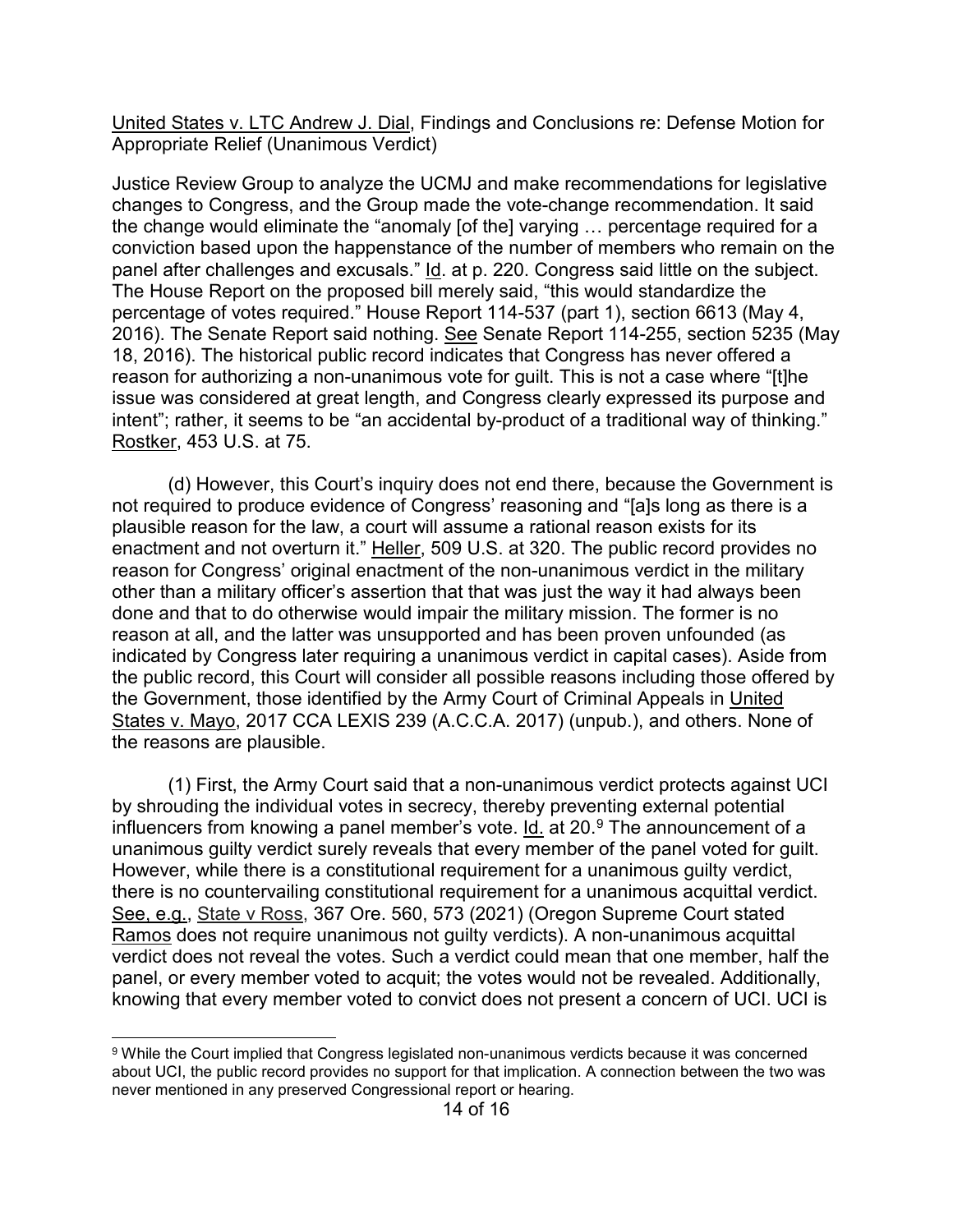generally concerned with those who would manipulate the court-martial process to unlawfully obtain a guilty verdict.

Second, the Army Court said that a non-unanimous verdict permits freedom of expression through secret balloting and prevents a senior ranking member from pressuring a junior member to "get on board" for a unanimous vote. Id. A requirement for a unanimous vote for guilt is not inconsistent with secret balloting. Absent a statutory requirement for a unanimous vote for acquittal, there will be no hung jury or re-voting. If one member secretly votes for a not-guilty finding, the result the panel must announce is a not-guilty finding. Unless a member requests reconsideration of the vote, the decision is final when the votes are cast. This continues to mean that no member knows the vote of any other member (although they may have suspicions from the discussion before voting) and cannot pressure others to join a majority for a unanimous vote of guilty. Further, the military judge instructs the members that, "The influence of superiority in rank will not be employed in any manner in an attempt to control the independence of the members in the exercise of their own personal judgment." Dep't Army Pam. 27-9, Military Judges' Benchbook, para. 2-5-14 (10 January 2020 unofficial update).

The prohibition of UCI protects the court-martial process which protects the accused. To say that one protection for an accused service member is a reason to diminish another protection is a non-sequitur. In fact, the Court of Appeals for the Armed Forces said, "Where the vote is unanimous, [the] concerns about command influence would appear to be unfounded." United States v. Loving, 41 M.J. 213, 296 (C.A.A.F. 1994).

(2) Congress could have been concerned with speedy justice in contingency operating environments—the Government's "finality of verdicts" argument<sup>10</sup>. It could have believed that a non-unanimous guilty verdict requirement would prevent the revoting and hung juries the Mayo Court highlighted in its reasoning; this expediency would allow commanders to dispose of a court-martial quickly and get back to warfighting. The problem with this speculation about Congress' intent is that re-voting and hung juries are only issues if either the Constitution or congressional legislation requires a unanimous vote to acquit. The former does not, and Congress need not choose to legislate the latter. In fact, it is highly unlikely that Congress entertained this as a reason for authorizing non-unanimous verdicts. Such reasoning would have to proceed thusly: we (Congress) are concerned about hung juries and concomitant retrials in the military; one way to prevent them is to authorize a unanimous guilty verdict but not a unanimous not-guilty verdict and ensure secrecy of voting; another way to prevent them is to authorize a non-unanimous guilty verdict; both choices achieve the objective and take the same amount of time; one choice ensures a more-certain verdict

<span id="page-14-0"></span> $\overline{a}$ <sup>10</sup> Government Brief on Specified Issues re: Defense Motion for Appropriate Relief (Unanimous Verdict), 31 December 2021, p. 9.